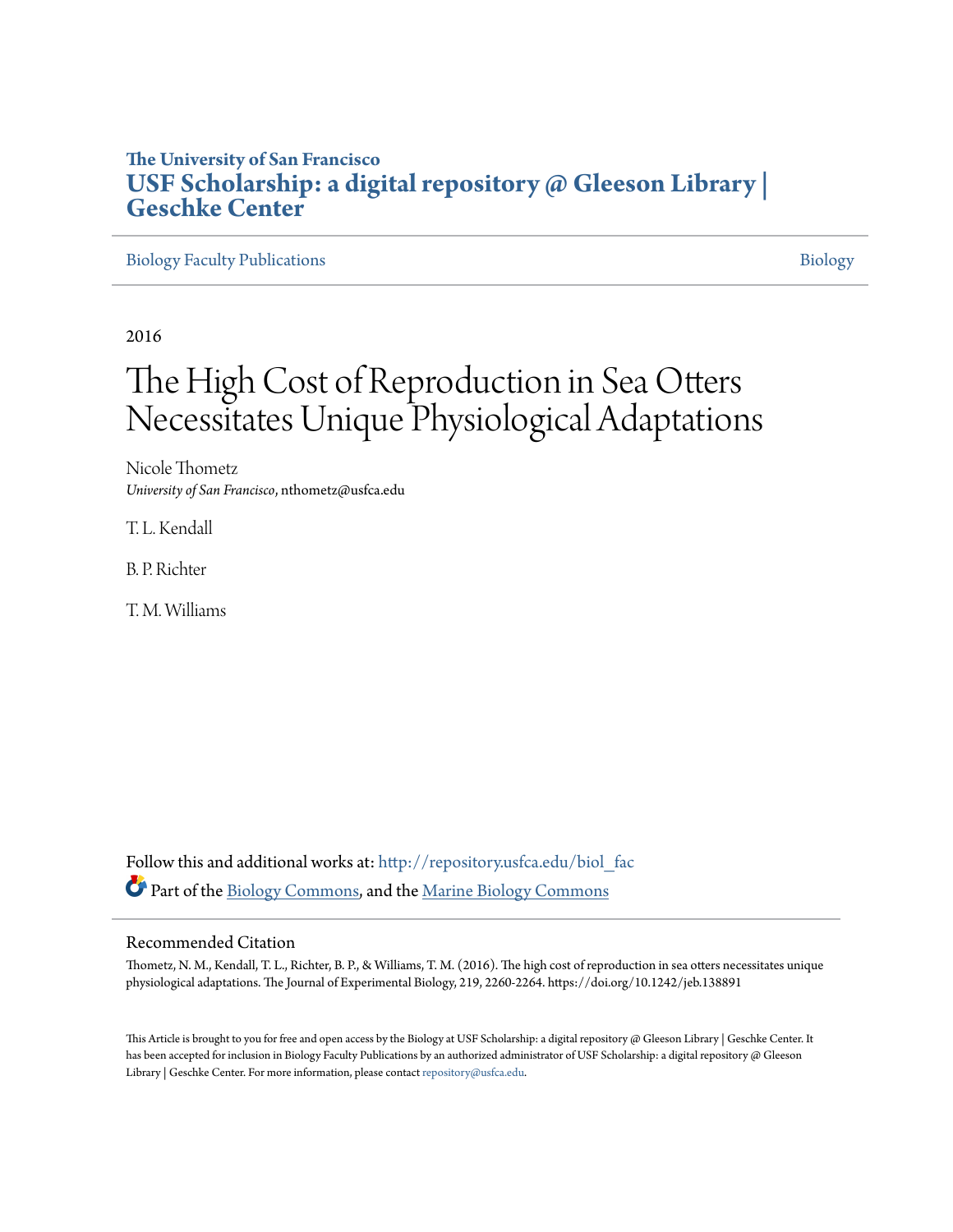#### SHORT COMMUNICATION



## The high cost of reproduction in sea otters necessitates unique physiological adaptations

Nicole M. Thometz\*, Traci L. Kendall, Beau P. Richter and Terrie M. Williams

#### ABSTRACT

Superimposed on inherently high basal metabolic demands, the additional energetic requirements of reproduction can push female sea otters beyond physiological limits. Indeed, the resulting energy imbalance contributes to disproportionately high rates of mortality at the end of lactation in this species. To examine and quantify metabolic changes associated with reproduction, we measured the resting metabolic rate (RMR) of a female sea otter across gestation, lactation and non-reproductive periods. Concurrently, measurements were made on a non-breeding control female. Our results suggest that RMR declines during gestation. Conversely, RMR increases during lactation, reaches a peak at 3–4 months postpartum, and remains elevated until weaning. Combining these direct measurements with published data, we found the cost of pup rearing to be significantly higher than previously estimated. High baseline energy demands and limited energy reserves, combined with significant lactation and pup rearing costs, appear to necessitate metabolic and thermal lability during key reproductive stages.

KEY WORDS: Enhydra lutris, Gestation, Lactation, Resting metabolic rate, Energetics, Parental investment

#### INTRODUCTION

Sea otters (Enhydra lutris) are extreme income breeders ([Stearns,](#page-5-0) [1992](#page-5-0); [Thometz et al., 2014](#page-5-0)). High baseline energy demands and minimal energy reserves require females to forage throughout lactation to meet their own caloric needs as well as the energy demands of a dependent pup ([Kenyon, 1969; Payne and Jameson,](#page-5-0) [1984](#page-5-0); [Thometz et al., 2014\)](#page-5-0). Although increasing onboard fat reserves generally improve the body condition of female sea otters over the course of gestation ([Chinn et al., 2016\)](#page-4-0), these reserves are minimal in comparison to other marine mammals, which can utilize large energy-rich blubber stores [\(Costa and Williams,](#page-4-0) [1999](#page-4-0)). Consequently, female sea otters significantly deplete onboard fat reserves within the first weeks postpartum ([Chinn](#page-4-0) [et al., 2016](#page-4-0)) and must acquire the majority of the energy required for pup rearing during the 6 month dependency period ([Riedman](#page-5-0) [et al., 1994; Jameson and Johnson, 1993\)](#page-5-0).

Meeting the increasing caloric demands of a pup can lead to poor body condition, and ultimately push females beyond physiological limits, leading to mortality around the time of weaning ([Chinn et al.,](#page-4-0) [2016](#page-4-0); [Monson et al., 2000; Tinker et al., 2006](#page-5-0)). This condition,

**D** N M T [0000-0002-5035-5219](http://orcid.org/0000-0002-5035-5219)

2260

termed end-lactation syndrome, is the main cause in, or a major contributing factor to, over half of adult female sea otter deaths in California [\(Chinn et al., 2016](#page-4-0)). Thus, there appears to be a direct link between reproductive costs in this species and population-level trends. The first study to estimate pup rearing costs in sea otters suggested that female energy demands reach twice prepartum levels by the time a pup nears weaning ([Thometz et al., 2014](#page-5-0)); however, this study only examined the metabolic needs of pups and could not account for the energetic cost of milk production. In general, terrestrial mammals exhibit increased resting metabolic rate (RMR) during lactation, although the extent and duration of this increase are highly variable among species ([Brockway et al., 1963](#page-4-0); [Fleming et al., 1981;](#page-4-0) [Garton et al., 1994](#page-5-0); [Hammond and Diamond,](#page-5-0) [1992; Harder et al., 1996](#page-5-0); [Król et al., 2003; Poppitt et al., 1994](#page-5-0); [Prentice et al., 1989](#page-5-0); [Spaaij et al., 1994; Speakman and Mcqueenie,](#page-5-0) [1996; Stephenson and Racey, 1993a](#page-5-0),[b](#page-5-0); [Thompson and Nicoll,](#page-5-0) [1986\)](#page-5-0). In contrast, the cost of milk production in marine mammals appears minimal in the species studied to date (Antarctic and Galapagos fur seals: [Costa and Trillmich, 1988](#page-4-0); Northern elephant seals: [Costa et al., 1986](#page-4-0); California sea lions: [Williams et al., 2007\)](#page-5-0). Given the wide variation among species with regards to lactation energetics, it is inappropriate to predict lactation costs for sea otters.

In addition to potential metabolic changes during lactation, sea otters exhibit unique and prolonged changes in core body temperature ( $T_{\text{core}}$ ) during gestation. Declines in  $T_{\text{core}}$  in the days preceding parturition have been documented in both terrestrial [\(Eliason and Fewell, 1997](#page-4-0); [Fewell, 1995;](#page-4-0) [Melanie et al., 1988](#page-5-0); [Williams et al., 2011](#page-5-0)) and marine ([Katsumata, 2010; Katsumata](#page-5-0) [et al., 2006](#page-5-0)) mammals. In contrast, data from temperature-logging time–depth recorders (TDRs) implanted in wild sea otters have revealed a characteristic decline in  $T_{\text{core}}$  by 1.5°C over the last 3 months of gestation ([Esslinger et al., 2014](#page-4-0)). This prolonged change in  $T_{\text{core}}$  may indicate a decline in RMR during gestation, as has been documented for some phocids [\(Hedd et al., 1997](#page-5-0); [Renouf](#page-5-0) [and Gales, 1994; Sparling et al., 2006](#page-5-0)).

Because of the unique physiology of sea otters and the apparent role of reproductive energetics in driving observed patterns of mortality in California, we measured the RMR of two formerly wild female sea otters under controlled laboratory conditions to examine reproductive energetics in this species. Metabolic measurements of a reproductive female were conducted weekly across three distinct stages (gestation, lactation and non-reproductive periods); concurrent measurements were obtained monthly from a nonbreeding female. This approach enabled us to track metabolic changes associated with reproduction and refine previous estimates of the cost of pup rearing in the smallest marine mammal.

#### MATERIALS AND METHODS Animals

In August of 2014, two adult female southern sea otters [Enhydra Received 17 February 2016; Accepted 16 May 2016 **interpret in the Contact State Interveree** lutris nereis (Merriam 1904)] from Moss Landing, CA, USA,

Department of Ecology and Evolutionary Biology, Long Marine Laboratory, University of California at Santa Cruz, 100 Shaffer Road, Santa Cruz, CA 95060, USA.

<sup>\*</sup>Author for correspondence [\(nthometz@ucsc.edu](mailto:nthometz@ucsc.edu))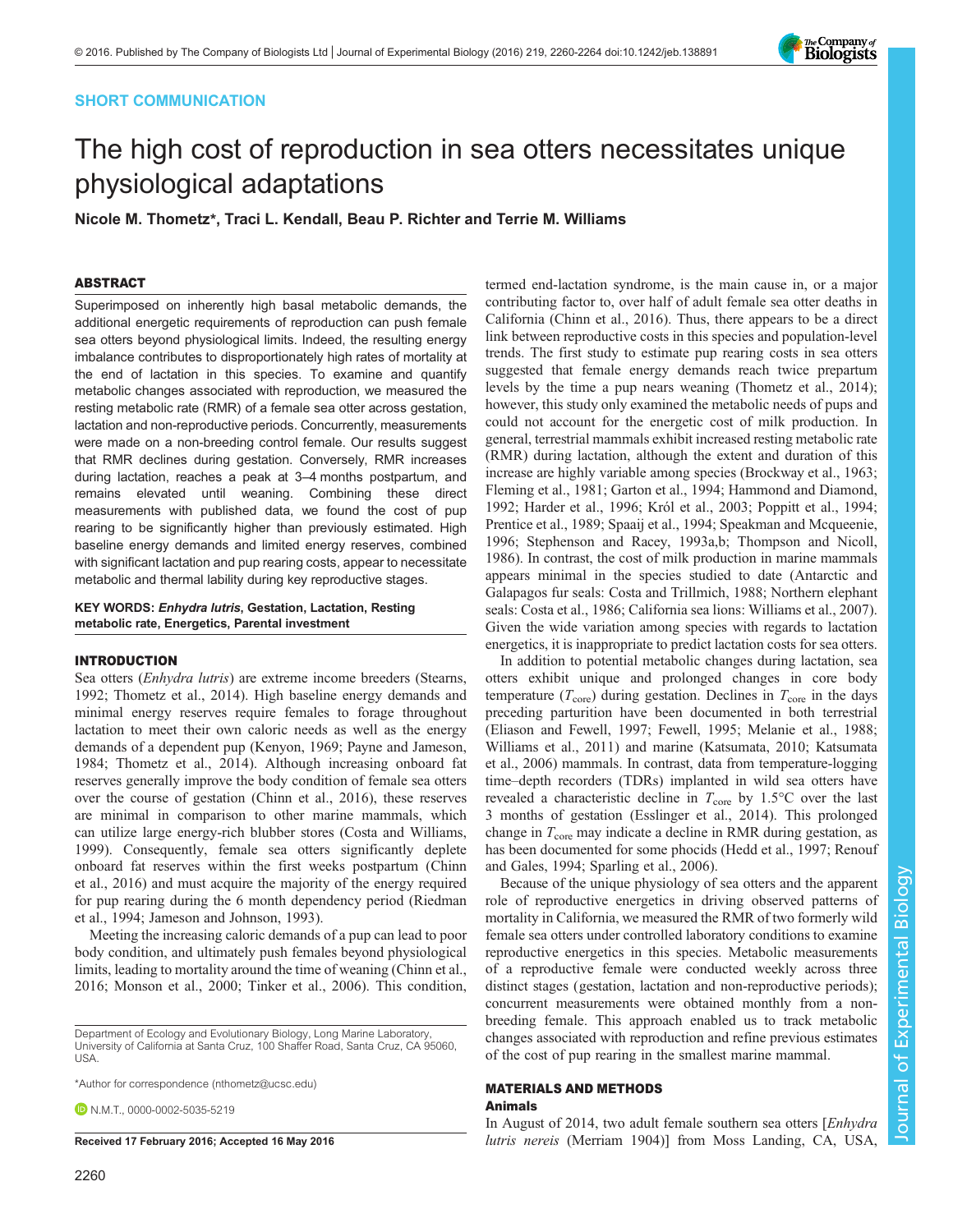deemed unfit for the wild by the US Fish and Wildlife Service because of their penchant for human interaction, were removed from the wild and brought to the Monterey Bay Aquarium, Monterey, CA, USA. Both females were in good health, with one female in the early stages of pregnancy. This provided a unique opportunity to study reproductive energetics in sea otters. Both females were transferred to the Long Marine Laboratory, at the University of California, Santa Cruz, for metabolic trials. At the time of capture, the reproductive female was estimated to be 4 years old and weighed 22 kg. She gave birth to a female pup on 26 November 2014, which she nursed and reared in captivity for 7 months before weaning occurred. The non-breeding adult female was estimated to be 3 years old at the time of capture and weighed 18 kg. All work was conducted under US Fish and Wildlife permits MA186914 to J. Packard and MA45505B to T.M.W.

#### Metabolic measurements

Individuals were fasted overnight prior to metabolic trials to ensure individuals were in a post-absorptive state [\(Costa and Kooyman,](#page-4-0) [1984](#page-4-0)). Otters were placed individually in water beneath a clear acrylic dome attached to a PVC pipe frame  $(1.0 \text{ m L} \times 0.9 \text{ m W})$  $\times$ 0.5 m H), which allowed it to float on the water surface. Trial length ranged from 20 to 120 min, during which an animal was allowed to move freely. Trials were conducted outdoors under seasonal environmental conditions (air temperature 6.8–22.7°C, water temperature 11.6–17.4°C), representative of routine conditions for wild southern sea otters. Observers monitored and recorded the behavior of each animal during metabolic trials. The rate of oxygen consumption  $(V<sub>O<sub>2</sub></sub>)$  was measured continuously. Steady-state, resting conditions were defined as individuals floating near-motionless on the surface of the water for a minimum of 5 min.

An open-flow respirometry system designed for aquatic mammals was used to determine  $\dot{V}_{\text{O}_2}$  for each individual [\(Thometz et al., 2014](#page-5-0); [Williams et al., 2004\)](#page-5-0). Air was pulled through the metabolic dome at  $150 \text{ l min}^{-1}$  by a mass flow controller (Flow kit 500H, Sable Systems, Henderson, NV, USA). Sub-samples of dome exhaust were dried (Drierite, W. A. Hammond Drierite, Xenia, OH, USA), scrubbed of  $CO<sub>2</sub>$ (Baralyme, Chemetron Medical Division, Allied Healthcare Products, St Louis, MO, USA) and dried again, before entering an oxygen analyzer (model FC1-B, Sable Systems). The oxygen content of the dome was maintained above 20.10% to avoid hypoxic conditions. Oxygen content of dome exhaust was logged every 1.0 s on a laptop computer. Flow rates were corrected to standard temperature and pressure (STPD) and  $\dot{V}_{\text{O}_2}$  was determined using standard methods ([Withers, 1977\)](#page-5-0). The oxygen analysis system was calibrated with dry ambient air  $(20.94\% \text{ O}_2)$  and the system was checked for leaks a minimum of once a month using 100% nitrogen gas [\(Davis et al., 1985](#page-4-0); [Fedak et al., 1981\)](#page-4-0).

Individuals were weighed once a week with a platform scale (320D Vet-Bat, Arlyn Scales, Rockaway, NY, USA). The reproductive female participated in weekly metabolic trials, while the control female participated in monthly trials. The two animals were measured over the same time period, under identical environmental conditions and with the same equipment. Following parturition, metabolic trials were conducted with the mother–pup pair together, as separation would have resulted in highly agitated behaviors (e.g. swimming and vocalizing) not conducive to the collection of RMR data. Using eqn 1 ( $\dot{V}_{\text{O}_2}$ =25.85) −0.062×age) from [Thometz et al. \(2014\),](#page-5-0) the pup's age-specific  $\dot{V}_{\text{O}_2}$  was subtracted from the combined  $\dot{V}_{\text{O}_2}$  of the mother–pup pair to estimate the individual  $\dot{V}_{\text{O}_2}$  of the female. During a mother-pup

trial, both otters needed to float near-motionless at the water surface for a minimum of 5 min. Often, when the pup was lying still on its mother's chest it was nursing; this was classified as resting. Also, during a synchronized resting period, if the female occasionally passively licked the pup, this was still classified as resting. If the female began actively grooming the pup, the pair was no longer considered resting. Although we could not separate the pair for metabolic trials throughout dependency, as weaning approached we conducted representative, independent measurements to validate the use of eqn 1 [\(Thometz et al., 2014\)](#page-5-0) in determining the female's RMR during lactation.

#### Determining the longitudinal cost of reproduction

We used the energetic data collected in this study to revise the previous estimate of sea otter pup rearing costs ([Thometz et al.,](#page-5-0) [2014\)](#page-5-0), which lacked species-specific reproductive energetics data. We compared the reproductive female's RMR during gestation and lactation periods with her post-weaning, non-reproductive RMR and determined the percentage change in RMR between those stages. We then used the percentage change values to adjust previously determined field metabolic rates of adult females across different reproductive stages [\(Thometz et al., 2014\)](#page-5-0). Next, although quantitative data regarding pup prey retrieval are lacking, we estimated the amount of energy a pup may contribute to its own demands via foraging across dependency. The average age of first prey retrieval is 63 days [M. M. Staedler, Maternal care and provisioning in the southern sea otter *(Enhydra lutris nereis)*: reproductive consequences of diet specialization in an apex predator, Masters thesis, University of California Santa Cruz, USA, 2011]; therefore, all pup energy demands prior to this point were assumed to be met solely by the mother. At 63 days postpartum, the proportion of energy demands met by a pup was modeled as a linear increase of 0.5% of pup energy demands each day. This estimation was based on the progressive increase in diving and foraging abilities documented for dependent pups [\(Thometz](#page-5-0) [et al., 2015\)](#page-5-0) and the knowledge that despite such increases, pups continue to nurse and solicit food from mothers until weaning [\[Payne and Jameson, 1984](#page-5-0); M. M. Staedler, Maternal care and provisioning in the southern sea otter (Enhydra lutris nereis): reproductive consequences of diet specialization in an apex predator, Masters thesis, University of California Santa Cruz, USA, 2011]. We acknowledge that the true start time and progression of independent energy retrieval by pups is highly variable and that modeling this as a linear trend may overestimate prey retrieval initially and underestimate prey retrieval near weaning. We did not factor assimilation efficiency into these calculations because: (1) females provide food in both milk and solid form; (2) they feed on >30 prey types, all of which differ in this regard; and (3) pups contribute to their own energy needs during the later stages of dependency – those values would not be affected by the female's assimilation efficiency. Therefore, calculated daily metabolic demands represent the net amount of energy a female must obtain to meet her own needs and those of her pup.

#### RESULTS AND DISCUSSION

The reproductive and control females had comparable nonreproductive RMRs (Welch's t-test,  $t_{18.9} = -0.47$ ; P=0.65). The control female had a consistent RMR (11.15±0.93 ml O<sub>2</sub> min<sup>-1</sup> kg<sup>-1</sup>) throughout the data collection period [\(Fig. 1\)](#page-3-0), providing support that changes in the reproductive female's RMR were driven by intrinsic physiological processes associated with reproduction and not by extrinsic factors. During gestation, the reproductive female's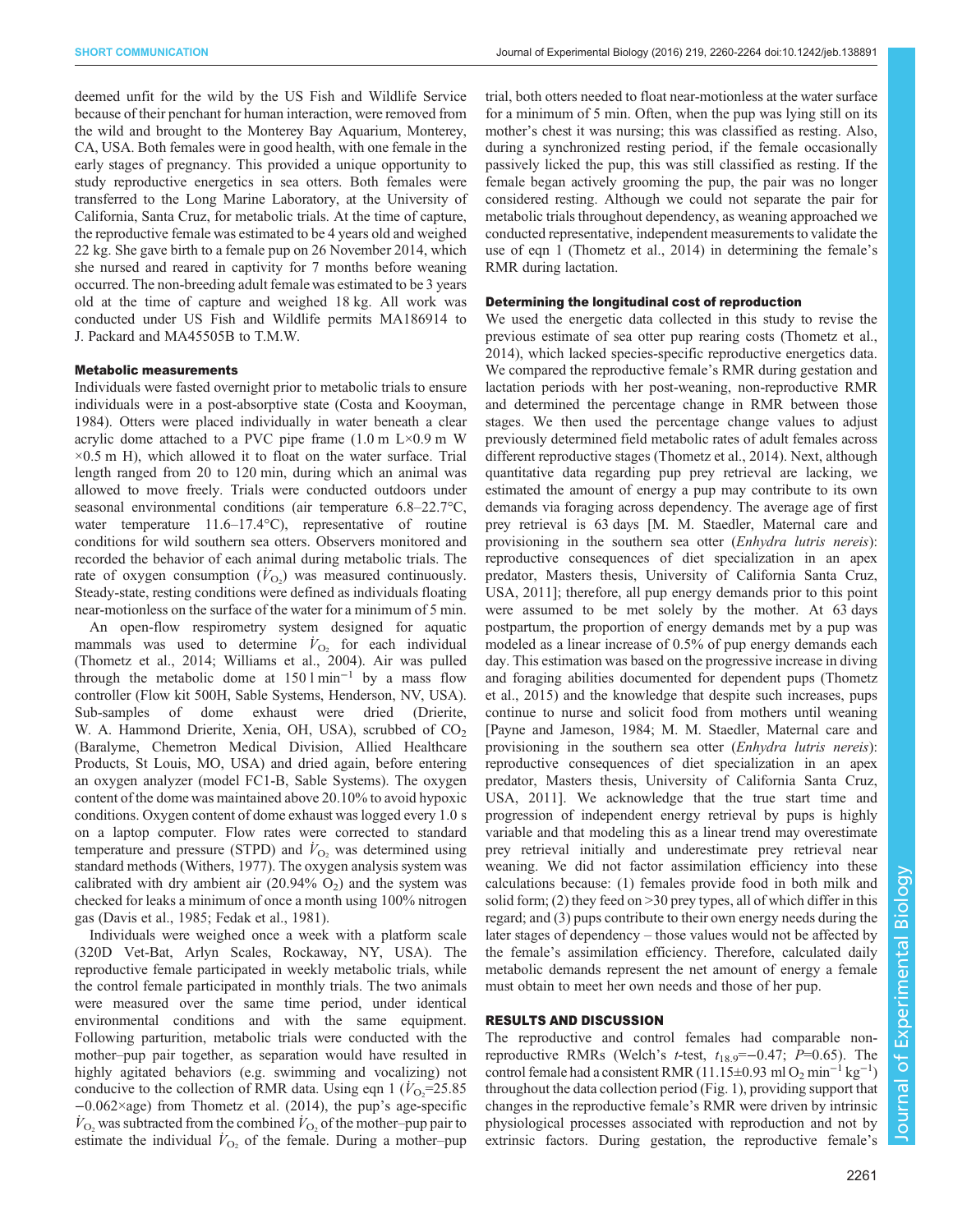<span id="page-3-0"></span>

Fig. 1. Longitudinally measured massspecific resting metabolic rate (RMR) of a reproductive female and a non-breeding female over a 1 year period. Birth of the reproductive female's pup (solid vertical line, 26 November 2014) and pup weaning (dashed vertical line) are indicated, and major reproductive stages (gestation, lactation and post-weaning) are shown in relation to those reproductive events.

average RMR was 16.6% lower than her own non-reproductive RMR (Table 1). Although we were only able to obtain two measurements of RMR during gestation, these data suggest that sea otters reduce metabolic rates during gestation, as has been found for gray ([Sparling et al., 2006\)](#page-5-0), harp ([Hedd et al., 1997](#page-5-0); [Renouf and](#page-5-0) [Gales, 1994](#page-5-0)) and elephant ([Maresh et al., 2015\)](#page-5-0) seals.

Whether RMR declines in parallel with characteristic changes in sea otter  $T_{\text{core}}$  over the second half of gestation ([Esslinger et al.,](#page-4-0) [2014](#page-4-0)) warrants further investigation, but such a relationship has been documented for harp seals [\(Hedd et al., 1997](#page-5-0)). Further, across a wide range of species, reductions in  $T_{\text{core}}$  are associated with metabolic reductions (for review, see Geiser, 2004). For individuals living in cold environments, lowering  $T_{\text{core}}$  may reduce thermoregulatory costs and allow individuals to allocate energy elsewhere (e.g. storage or fetal development). Therefore, a decline in sea otter  $T_{\text{core}}$  and RMR over the last half of gestation may be a physiological adaptation to facilitate increased fat deposition and improve body condition prior to parturition. Given the high cost of sea otter reproduction, this adaptation would be advantageous to females preparing for lactation and pup rearing. Indeed, nutritional pre-loading and improved body condition around parturition have been reported in wild sea otters ([Chinn et al., 2016](#page-4-0)).

Although we could not separate the mother–pup pair for the majority of metabolic trials during lactation, as weaning approached we were able to validate the use of eqn 1 from [Thometz et al. \(2014\)](#page-5-0) in determining the mother's RMR from combined mother–pup  $\dot{V}_{\text{O}_2}$  measurements. We successfully conducted an independent metabolic trial with the pup (199 days old, 14.2 kg), and its measured RMR (13.19 ml O<sub>2</sub> min<sup>-1</sup> kg<sup>-1</sup>) was similar to the predicted value (13.63 ml O<sub>2</sub> min<sup>-1</sup> kg<sup>-1</sup>), confirming our methods were appropriate. The reproductive female's RMR during lactation was significantly higher than her non-reproductive RMR (Welch's t-test,  $t_{33.8}$ =-4.82; P<0.0001); however, this increase was not consistent across lactation (Table 1). At parturition, RMR increased from low gestational levels to values comparable to her nonreproductive RMR. The reproductive female's RMR did not increase above non-reproductive levels until the second month postpartum, at which point it increased steadily (Fig. 1). The reproductive female's RMR peaked 3–4 months postpartum, and although it declined slightly following that peak, it remained elevated for the remainder of lactation (Table 1).

By combining reproductive energetics data from this study (Table 1) with previously published behavior-specific metabolic rates ([Williams, 1989\)](#page-5-0) and activity budgets [M. M. Staedler, Maternal care and provisioning in the southern sea otter (*Enhydra*) lutris nereis): reproductive consequences of diet specialization in an apex predator, Masters thesis, University of California Santa Cruz, USA, 2011; [Thometz et al., 2014\]](#page-5-0) of female sea otters, we found the cost of pup rearing to be significantly higher than previously estimated ([Thometz et al., 2014\)](#page-5-0). During the final 3 months of

| Reproductive stage                | Pup age (days) | Pup mass (kg)    | Pup developmental stage | <b>RMR</b> |                                                |          |
|-----------------------------------|----------------|------------------|-------------------------|------------|------------------------------------------------|----------|
|                                   |                |                  |                         | Trials (N) | (ml $O_2$ min <sup>-1</sup> kg <sup>-1</sup> ) | % Change |
| Gestation (late)                  | $-30-0$        |                  | Fetus                   | 2          | $9.47 \pm 0.16$                                | $-16.6$  |
| Lactation                         | $1 - 21$       | $1.94 \pm 0.49$  | Neonate/pre-molt        | 3          | $11.37 \pm 0.41$                               | 0.2      |
|                                   | $22 - 70$      | $4.33 \pm 0.89$  | Pre-molt/molting        |            | $11.38 \pm 1.03$                               | 0.3      |
|                                   | $71 - 100$     | 7.44±0.55        | Molting/post-molt       | 4          | 14.04±1.26                                     | 23.7     |
|                                   | $101 - 130$    | $9.44 \pm 0.57$  | Post-molt               | 4          | $17.23 \pm 2.07$                               | 51.8     |
|                                   | 131-160        | 11.00±0.70       | Dependent immature      | 4          | 15.62±0.79                                     | 37.55    |
|                                   | $161 - 200$    | $12.58 \pm 1.01$ | Dependent immature      | 4          | 15.26±1.59                                     | 34.44    |
| Post-weaning/<br>non-reproductive | >200           |                  | Independent immature    | 17         | 11.35±0.88                                     |          |

#### Table 1. Resting metabolic rate of a female sea otter during three reproductive stages

Pup developmental stage was defined using classifications from [Thometz et al. \(2014\).](#page-5-0) Pup age range and mass (mean±s.d.) during each developmental stage are provided. The number of successful metabolic trials used to determine the resting metabolic rate (RMR; mean±s.d.) for each stage is specified (N). The percentage change in RMR for each stage was determined by comparing the RMR values determined for gestation and lactation periods with the post-weaning. non-reproductive RMR.

Journal of Experimental Biology

**Journal of Experimental Biology**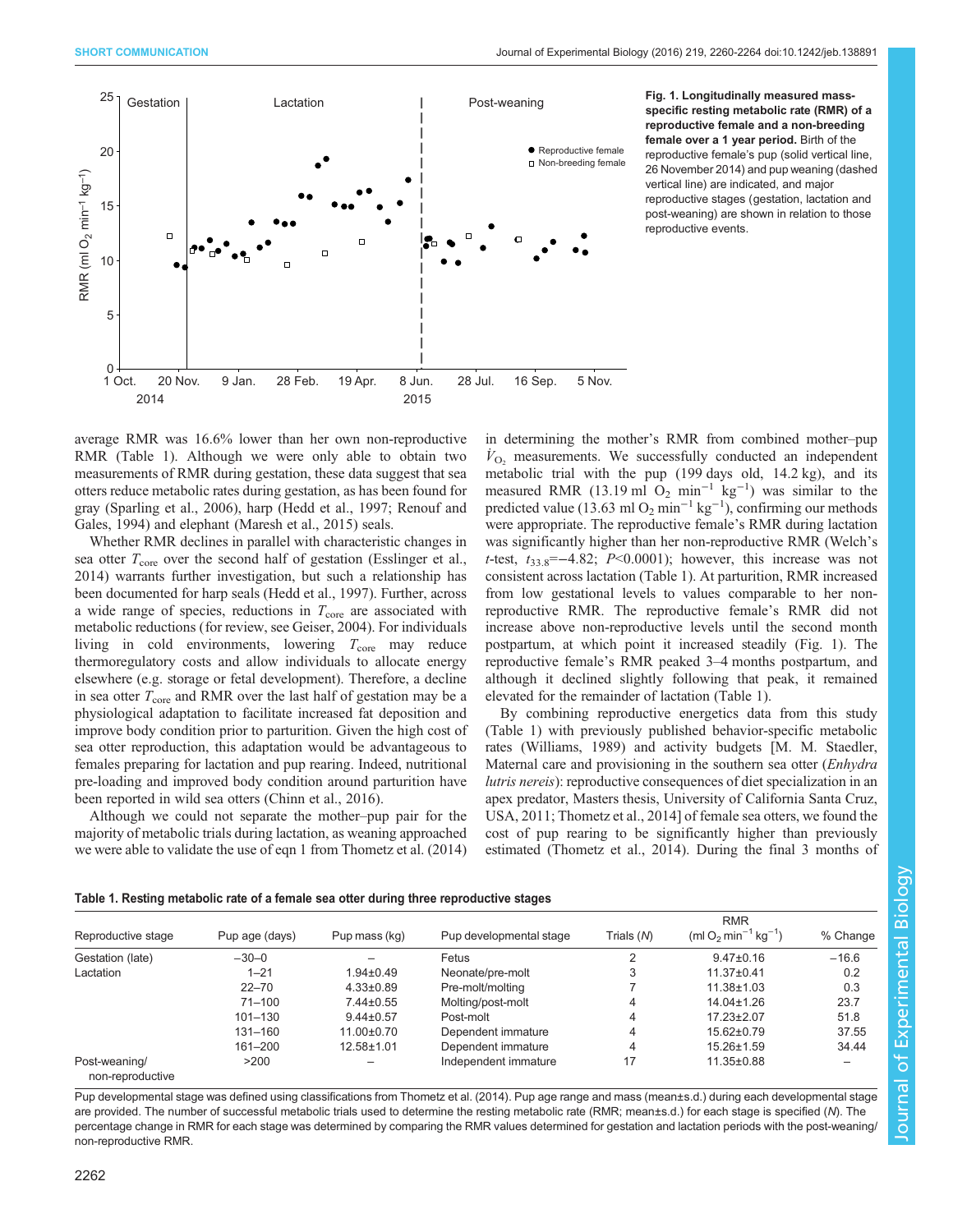<span id="page-4-0"></span>

Fig. 2. Average daily metabolic demands of an adult female sea otter during late gestation and across lactation in relation to the birth date of a pup. Time in days, spanning 60 days prepartum to 180 days postpartum (average age of weaning), is displayed on the x-axis. Average daily energy demands of an adult female (dark gray) were determined using previously published values for female sea otter activity-specific metabolic rates [\(Williams, 1989\)](#page-5-0) and adult female activity budgets as described in [Thometz](#page-5-0) [et al. \(2014\),](#page-5-0) and adjusted based on lactation costs determined in this study. During gestation, RMR was modeled to linearly decline from non-reproductive levels (at −90 days) to the measured RMR during gestation from this study (at day  $-1$ ) in accordance with known changes in core body temperature ( $T_{\text{core}}$ ) (Esslinger et al., 2014). Following parturition, energy demands of a dependent pup [\(Thometz et al., 2014\)](#page-5-0) are stacked on top of adult female energy demands and further divided into energy that must be provided to the pup by the female (black) and energy gained by a pup itself as it increases its independent foraging (light gray). Within each stacked area, the text denotes who is obtaining the required calories and who is receiving those calories. Given that the average age of first prey retrieval by a pup is 63 days [M. M. Staedler, Maternal care and provisioning in the southern sea otter (Enhydra lutris nereis): reproductive consequences of diet specialization in an apex predator, Masters thesis, University of California Santa Cruz, USA, 2011], all pup energy demands prior to this point must be met by the adult female in either milk or solid form. Beginning at 63 days postpartum, the proportion of pup energy demands met by the pup itself via foraging was modeled as a linear increase of 0.5% of pup demands per day. Photo credit: Joe Tomoleoni.

lactation, females must meet daily energy demands that are 85– 110% higher than non-reproductive demands, despite increasing independent foraging by pups to support their own energy needs (Fig. 2). For a small marine mammal with limited energy reserves, this prolonged and sustained increase in daily metabolic demands represents an extreme energetic challenge. Despite foraging as much as 50–60% of each day (Esslinger et al., 2014; [Thometz et al.,](#page-5-0) [2014](#page-5-0); [Thometz et al., 2016](#page-5-0)), females are often in negative energy balance during lactation (Chinn et al., 2016). Further, any delay in independent foraging by pups can greatly increase the energetic burden on adult females during an already energetically taxing period when onboard reserves have been depleted. Not surprisingly, the incidence of end-lactation syndrome-related mortality is highest in areas where prey resources are limited (Chinn et al., 2016).

Overall, sea otters appear unique in their reproductive physiology. Although many species exhibit a decline in  $T_{\text{core}}$  at the end of gestation (Eliason and Fewell, 1997; Fewell, 1995; [Katsumata, 2010](#page-5-0); [Katsumata](#page-5-0) [et al., 2006; Williams et al., 2011\)](#page-5-0), this generally occurs in the days preceding parturition. For sea otters, this decline occurs over a 3 month period (Esslinger et al., 2014) and may be associated with metabolic changes ([Table 1](#page-3-0)). A decline in RMR during gestation contrasts with

patterns observed in most terrestrial mammals (Brockway et al., 1963; Fleming et al., 1981; [Garton et al., 1994](#page-5-0); [Poppitt et al., 1994](#page-5-0); [Stephenson and Racey, 1993a,b; Thompson and Nicoll, 1986\)](#page-5-0), but agrees with changes observed in phocids [\(Hedd et al., 1997; Renouf](#page-5-0) [and Gales, 1994](#page-5-0); [Sparling et al., 2006\)](#page-5-0). In terms of lactation energetics, sea otters conform more to patterns observed in terrestrial rather than marine mammals, which appear to have negligible milk production costs (Costa and Trillmich, 1988; Costa et al., 1986; [Williams et al.,](#page-5-0) [2007](#page-5-0)). Given that the fat content of sea otter milk is within the range of other marine mammals [\(Jenness et al., 1981](#page-5-0)), the increased cost of lactation in this species may be a reflection of onboard reserves available for milk production and an increased need for de novo synthesis of fatty acids in the mammary glands [\(Neville and Picciano,](#page-5-0) [1997](#page-5-0)). Ultimately, reproduction is exceptionally physiologically taxing for female sea otters and appears to necessitate metabolic and thermal lability during key reproductive stages.

#### Acknowledgements

The authors thank two anonymous reviewers for their insightful comments. We would like to extend our gratitude to the staff and volunteers of the Marine Mammal Physiology Project, especially C. Ribeiro-French and L. Castle. Thank you to Dr M. Murray, A. Johnson, Dr B. Kelly, K. Mayer, and many other staff members and volunteers at the Monterey Bay Aquarium.

#### Competing interests

The authors declare no competing or financial interests.

#### Author contributions

N.M.T. and T.M.W. conceived and designed the study. N.M.T., T.L.K. and B.P.R. conducted all experiments. N.M.T. analyzed the data. N.M.T. wrote the manuscript with editorial advice provided by all authors.

#### Funding

Funding was provided by the Otter Cove Foundation; the Monterey Bay Aquarium; the National Science Foundation [1210591 to J. A. Estes and N.M.T]; and the Office of Naval Research [N00014-080101273 to T.M.W.].

#### References

- [Brockway, J. M., McDonald, J. D. and Pullar, J. D.](http://dx.doi.org/10.1113/jphysiol.1963.sp007152) (1963). The energy cost of [reproduction in sheep.](http://dx.doi.org/10.1113/jphysiol.1963.sp007152) J. Physiol. 167, 318-327.
- [Chinn, S. M., Miller, M. A., Tinker, M. T., Staedler, M. M., Batac, F. I., Dodd, E. and](http://dx.doi.org/10.7589/2015-06-158) Henkel, L. A. [\(2016\). The high cost of motherhood: end-lactation syndrome in](http://dx.doi.org/10.7589/2015-06-158) [southern sea otters \(Enhydra lutris nereis\) on the Central California Coast, USA.](http://dx.doi.org/10.7589/2015-06-158) [J. Wildl. Dis.](http://dx.doi.org/10.7589/2015-06-158) 52, 307-318.
- Costa, D. P. and Kooyman, G. L. [\(1984\). Contribution of specific dynamic action to](http://dx.doi.org/10.1086/physzool.57.2.30163705) [heat balance and thermoregulation in the sea otter Enhydra lutris.](http://dx.doi.org/10.1086/physzool.57.2.30163705) Physiol. Zool. 57[, 199-203.](http://dx.doi.org/10.1086/physzool.57.2.30163705)
- Costa, D. P. and Trillmich, F. [\(1988\). Mass changes and metabolism during](http://dx.doi.org/10.1086/physzool.61.2.30156147) [the perinatal fast: a comparison between Antarctic \(Arctocephalus gazella\)](http://dx.doi.org/10.1086/physzool.61.2.30156147) and Galá[pagos Fur Seals \(Arctocephalus galapagoensis\).](http://dx.doi.org/10.1086/physzool.61.2.30156147) Physiol. Zool. 61. [160-169.](http://dx.doi.org/10.1086/physzool.61.2.30156147)
- Costa, D. P. and Williams, T. M. (1999). Marine mammal energetics. In Biology of Marine Mammals (ed. J. E. Reynolds and S. Rommel), pp. 176-217. Washington, DC: Smithsonian Institution Press.
- [Costa, D. P., Boeuf, B. J. L., Huntley, A. C. and Ortiz, C. L.](http://dx.doi.org/10.1111/j.1469-7998.1986.tb03563.x) (1986). The energetics [of lactation in the Northern elephant seal, Mirounga angustirostris.](http://dx.doi.org/10.1111/j.1469-7998.1986.tb03563.x) J. Zool. 209, [21-33.](http://dx.doi.org/10.1111/j.1469-7998.1986.tb03563.x)
- [Davis, R. W., Williams, T. M. and Kooyman, G. L.](http://dx.doi.org/10.1086/physzool.58.5.30158585) (1985). Swimming metabolism of [yearling and adult harbor seals Phoca vitulina.](http://dx.doi.org/10.1086/physzool.58.5.30158585) Physiol. Zool. 58, 590-596.
- Eliason, H. L. and Fewell, J. E. (1997). Thermoregulatory control during pregnancy and lactation in rats. J. Appl. Physiol. 83, 837-844.
- [Esslinger, G. G., Bodkin, J. L., Breton, A. R., Burns, J. M. and Monson, D. H.](http://dx.doi.org/10.1002/jwmg.701) [\(2014\). Temporal patterns in the foraging behavior of sea otters in Alaska.](http://dx.doi.org/10.1002/jwmg.701) J. Wildl. Manage. 78[, 689-700.](http://dx.doi.org/10.1002/jwmg.701)
- Fedak, M. A., Rome, L. and Seeherman, H. J. (1981). One-step N2-dilution technique for calibrating open-circuit VO2 measuring systems One-step Nadilution technique for calibrating V02 measuring systems. J. Appl. Physiol. 51, 772-776.
- Fewell, J. E. (1995). Body temperature regulation in rats near term of pregnancy [Can. J. Physiol. Pharmacol.](http://dx.doi.org/10.1139/y95-046) 73, 364-368.
- [Fleming, M. W., Harder, J. D. and Wukie, J. J.](http://dx.doi.org/10.1016/0305-0491(81)90313-8) (1981). Reproductive energetics of [the virginia opossum compared with some eutherians.](http://dx.doi.org/10.1016/0305-0491(81)90313-8) Comp. Biochem. Physiol. [B Comp. Biochem.](http://dx.doi.org/10.1016/0305-0491(81)90313-8) 70, 645-648.